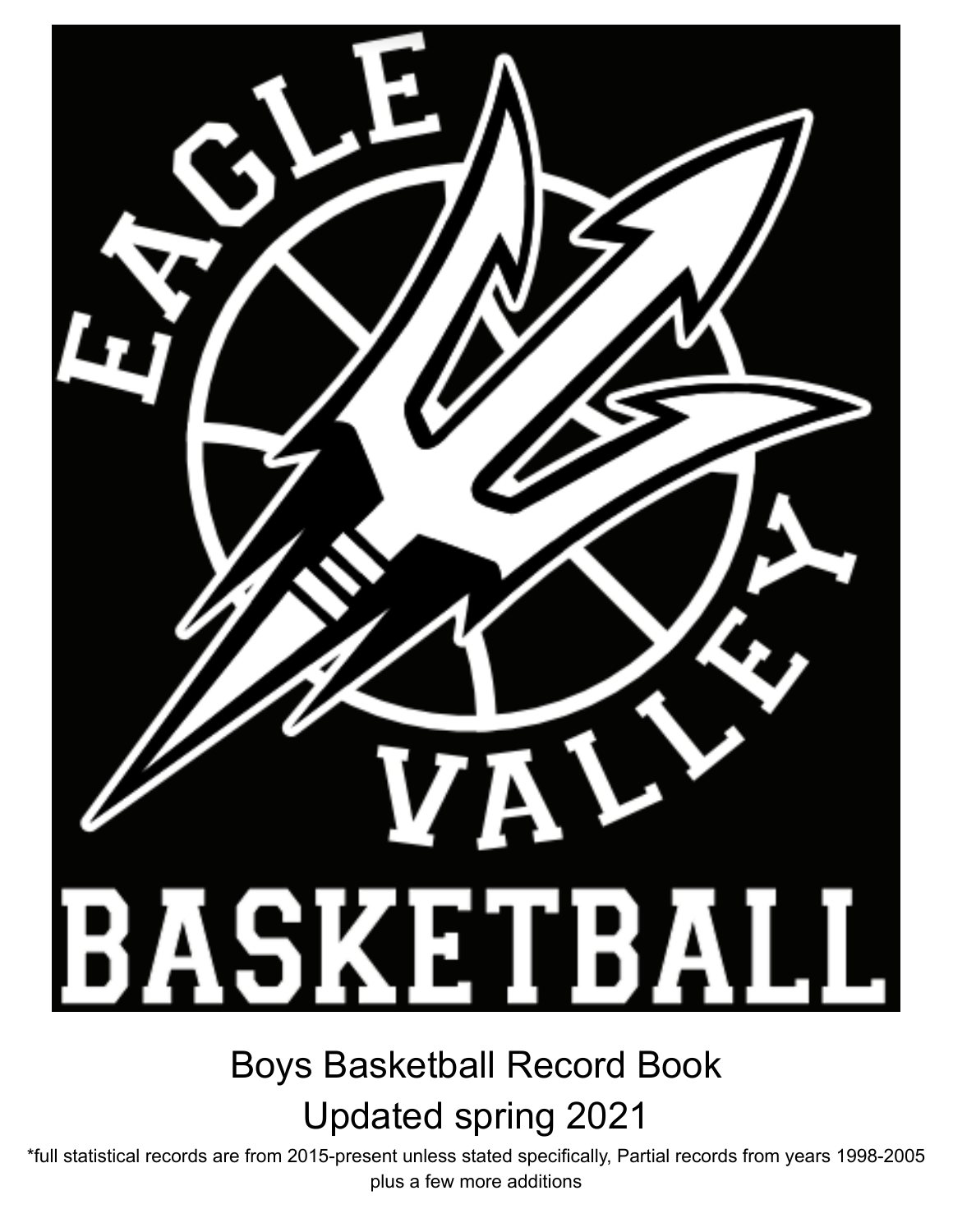| <b>Team Record</b> |                |               |                        |               |  |  |  |  |  |
|--------------------|----------------|---------------|------------------------|---------------|--|--|--|--|--|
| Year               | Overall record | League record | Post season record     | Coach         |  |  |  |  |  |
| 2020-2021          | $3 - 7$        | $2 - 7$       | n/a                    | <b>Brandt</b> |  |  |  |  |  |
| 2019-2020          | $6 - 16$       | $1 - 11$      | $0 - 1$                | <b>Brandt</b> |  |  |  |  |  |
| 2018-2019          | $9 - 14$       | $3-9$         | $1 - 1$                | <b>Brandt</b> |  |  |  |  |  |
| 2017-2018          | $7 - 16$       | $5-7$         | n/a                    | <b>Walls</b>  |  |  |  |  |  |
| 2016-2017          | $14 - 10$      | $7 - 5$       | $0 - 1$                | <b>Walls</b>  |  |  |  |  |  |
| 2015-2016          | $6 - 14$       | $4 - 10$      | n/a                    | <b>Walls</b>  |  |  |  |  |  |
| 2014-2015          | $0 - 20$       | $0 - 14$      | n/a                    | <b>Bair</b>   |  |  |  |  |  |
| 2013-2014          | $5 - 15$       | $3 - 11$      | n/a                    | <b>Bair</b>   |  |  |  |  |  |
| 2012-2013          | $16 - 8$       | $10 - 4$      | $1 - 1$                | <b>Bair</b>   |  |  |  |  |  |
| 2011-2012*         | $18-6$         | $10-2$        | $0 - 1$                | McConaghy     |  |  |  |  |  |
| 2010-2011          | $8 - 15$       | $4 - 8$       | n/a                    | McConaghy     |  |  |  |  |  |
| 2009-2010          | $4 - 19$       | $1 - 13$      | n/a                    | Gabriel       |  |  |  |  |  |
| 2008-2009          | $4 - 19$       | $2 - 12$      | n/a                    | Gabriel       |  |  |  |  |  |
| 2007-2008          | $5 - 17$       | $4 - 11$      | n/a                    | Gabriel       |  |  |  |  |  |
| 2006-2007          | $6 - 15$       | $5 - 10$      | n/a                    | Gabriel       |  |  |  |  |  |
| 2005-2006          | $1 - 15$       | $1 - 9$       | n/a                    | Gabriel       |  |  |  |  |  |
| 1998-1999*         | $19 - 7$       | $10-1$        | $4 - 2$                |               |  |  |  |  |  |
| 1997-1998          | $20 - 6$       | $9 - 2$       | $4 - 3$                |               |  |  |  |  |  |
| 1996-1997          | $12 - 10$      | $6 - 4$       | $2 - 1$                |               |  |  |  |  |  |
| 1995-1996*^        | $17 - 7$       | $10-1$        | $4 - 1$                |               |  |  |  |  |  |
| 1984-1985          | $23-0$         |               | <b>State Champions</b> | <b>Scott</b>  |  |  |  |  |  |
|                    |                |               |                        |               |  |  |  |  |  |

\* League champions

^District champion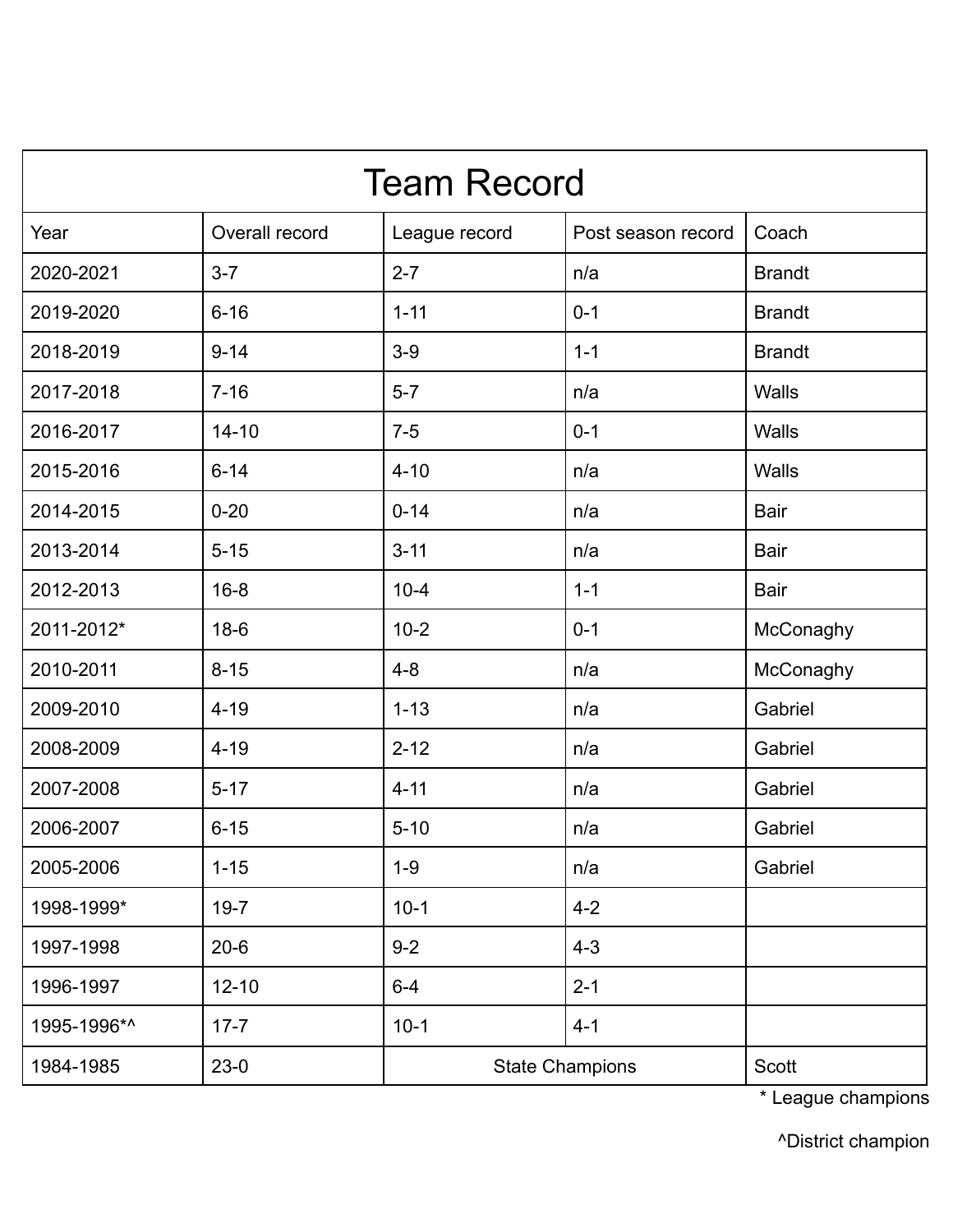| Eagle Valley Alumni<br>Who played collegiate basketball |                        |                                    |  |  |  |  |  |
|---------------------------------------------------------|------------------------|------------------------------------|--|--|--|--|--|
| Name                                                    | <b>Graduation Year</b> | College                            |  |  |  |  |  |
| Jacob Medina                                            | 2019                   | Doane University                   |  |  |  |  |  |
| James Erickson                                          | 2019                   | Lamar College                      |  |  |  |  |  |
| Dawson Keller                                           | 2017                   | <b>Grinnell College</b>            |  |  |  |  |  |
| Jim Bair                                                | 1999                   | <b>Western Colorado University</b> |  |  |  |  |  |
| <b>Bob Pietrack</b>                                     | 1999                   | <b>Fort Lewis College</b>          |  |  |  |  |  |
| Jon Kedrowski                                           | 1998                   | <b>Valparaiso University</b>       |  |  |  |  |  |
| <b>Brian Richardson</b>                                 | 1996                   | Fort Lewis College                 |  |  |  |  |  |
| Dano Lister                                             | 1992?                  | <b>Fort Lewis College</b>          |  |  |  |  |  |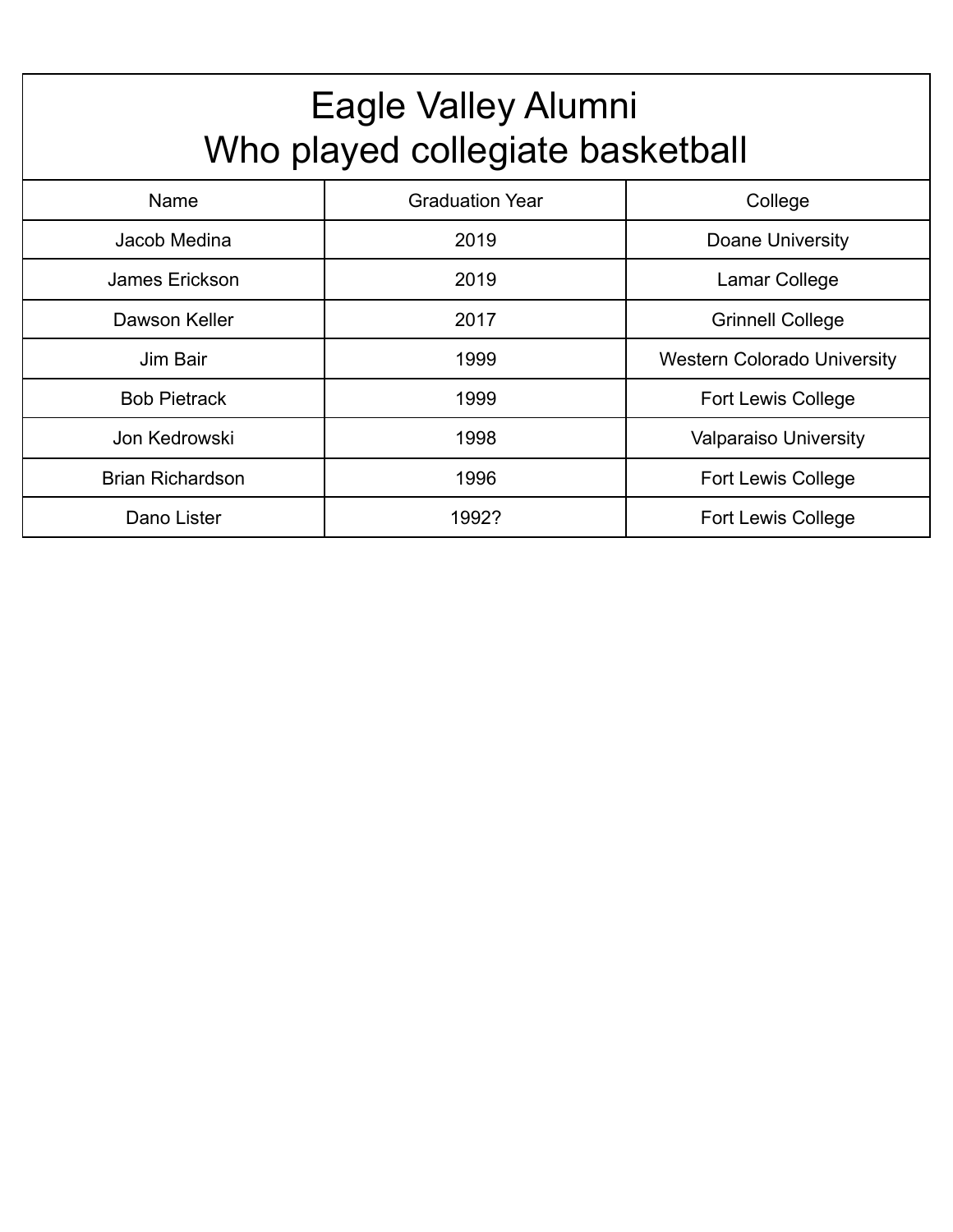| All Conference and State Accolades |                                                                                                                                                                                                                                 |  |  |  |  |
|------------------------------------|---------------------------------------------------------------------------------------------------------------------------------------------------------------------------------------------------------------------------------|--|--|--|--|
| <b>Name</b>                        | Accolades (year)                                                                                                                                                                                                                |  |  |  |  |
| Nikko Von Stralendorff             | -honorable mention all conference (2021)                                                                                                                                                                                        |  |  |  |  |
| <b>Bryan Martinez</b>              | -1st team all conference (2021)                                                                                                                                                                                                 |  |  |  |  |
| Keegan Garvey                      | -1st team all conference (2020)<br>-honorable mention all state (2020)                                                                                                                                                          |  |  |  |  |
| Carlos Quezada                     | -1st team all conference (2019 and 2018)                                                                                                                                                                                        |  |  |  |  |
| <b>Tony Hernandez</b>              | -honorable mention all conference (2019 and 2018)                                                                                                                                                                               |  |  |  |  |
| Jacob Medina                       | -honorable mention all conference (2018)<br>-power2play all state game (2019)                                                                                                                                                   |  |  |  |  |
| <b>Sam Bartlett</b>                | -1st team all conference (2002)<br>-honorable mention all state (2002 and 2001)<br>-Western Slope Basketball Sportsmanship Award, (2002)<br>-Western Slope Basketball All-League Honorable Mention (2001)                       |  |  |  |  |
| Joe Bisant                         | -CHSAA All State Honorable Mention (1999)<br>-Denver Post and Rocky Mountain News All State Honorable Mention (1999)                                                                                                            |  |  |  |  |
| Jim Bair                           | -CHSAA All State Second Team (1999)<br>-Denver Post and Rocky Mountain News All State Second Team (1999)<br>-All State Honorable Mention (1998)<br>-Denver Post and Rocky Mountain News All State Honorable Mention (1998)      |  |  |  |  |
| <b>Bob Pietrack</b>                | -CHSAA All State First Team (1999)<br>-Denver Post and Rocky Mountain News All State First Team (1999)<br>-CHSAA All State Honorable Mention (1998)<br>-Denver Post and Rocky Mountain News All State Honorable Mention (1998)  |  |  |  |  |
| Jon Kedrowski                      | -CHSAA All State First Team (1998)<br>- Denver Post and Rocky Mountain News All State First Team (1998)<br>-CHSAA All State Honorable Mention (1997)<br>-Denver Post and Rocky Mountain News All State Honorable Mention (1997) |  |  |  |  |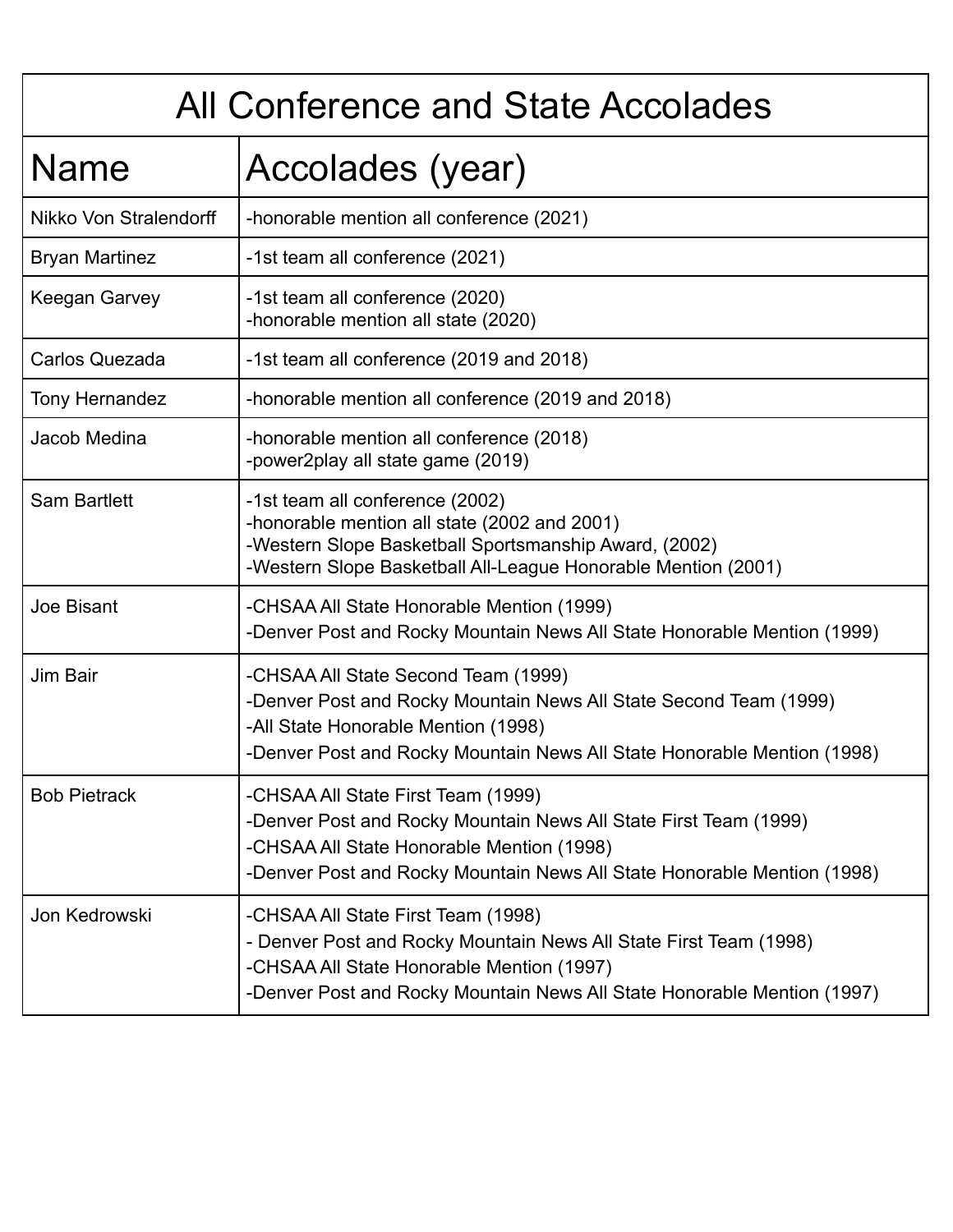| Points record           |                        |                         |                    |                |                         |                       |         |                           |  |  |
|-------------------------|------------------------|-------------------------|--------------------|----------------|-------------------------|-----------------------|---------|---------------------------|--|--|
|                         | Career records         |                         |                    |                | Individual game records |                       |         |                           |  |  |
| rank                    | name                   | Points<br>per<br>career | Graduation<br>year | rank           | name                    | points<br>per<br>game | date    | opponent                  |  |  |
| $\mathbf{1}$            | <b>Micah Bernhardt</b> | 980                     | 2002               | $\mathbf{1}$   | <b>Jacob Medina</b>     | 39                    | 2/8/18  | Palisade                  |  |  |
| $\overline{2}$          | <b>Ty Sterkel</b>      | 744                     | 2000               | $\overline{2}$ | <b>Micah Bernhardt</b>  | 35                    | 3/1/02  | Aspen                     |  |  |
| 3                       | <b>Nate Rioux</b>      | 573                     | 2001               | 3              | <b>Nate Rioux</b>       | 34                    | 1/12/00 | Rangely                   |  |  |
| $\overline{\mathbf{4}}$ | Jacob Medina           | 541                     | 2019               | 4              | <b>Matt Wood</b>        | 32                    | 2/25/00 | <b>Basalt</b>             |  |  |
| 5                       | <b>Carlos Quezada</b>  | 519                     | 2019               | 5              | <b>Jon Kedrowski</b>    | 31                    | 3/5/98  | <b>Buena</b><br>Vista     |  |  |
| 6                       | <b>Sam Bartlett</b>    | 498                     | 2002               | 6              | <b>Carlos Quezada</b>   | 31                    | 12/8/17 | Moffat<br>County          |  |  |
| $\overline{7}$          | <b>Jesus Loera</b>     | 480                     | 2017               | $\overline{7}$ | <b>Raul Peradia</b>     | 30                    | 1/23/18 | <b>Battle</b><br>Mountain |  |  |
| 8                       | <b>Arturo Loera</b>    | 477                     | 2017               | 8              | <b>Jim Bair</b>         | 30                    | 12/4/98 | <b>Buena</b><br>Vista     |  |  |
| 9                       | Jon Kedrowski          | 475                     | 1998               | 9              | <b>Craig Jagger</b>     | 30                    | 2/25/03 | <b>Hotchkiss</b>          |  |  |
| 10                      | <b>Joe Bisant</b>      | 462                     | 1999               | 10             | <b>Micah Bernhardt</b>  | 30                    | 2/19/00 | <b>Hotchkiss</b>          |  |  |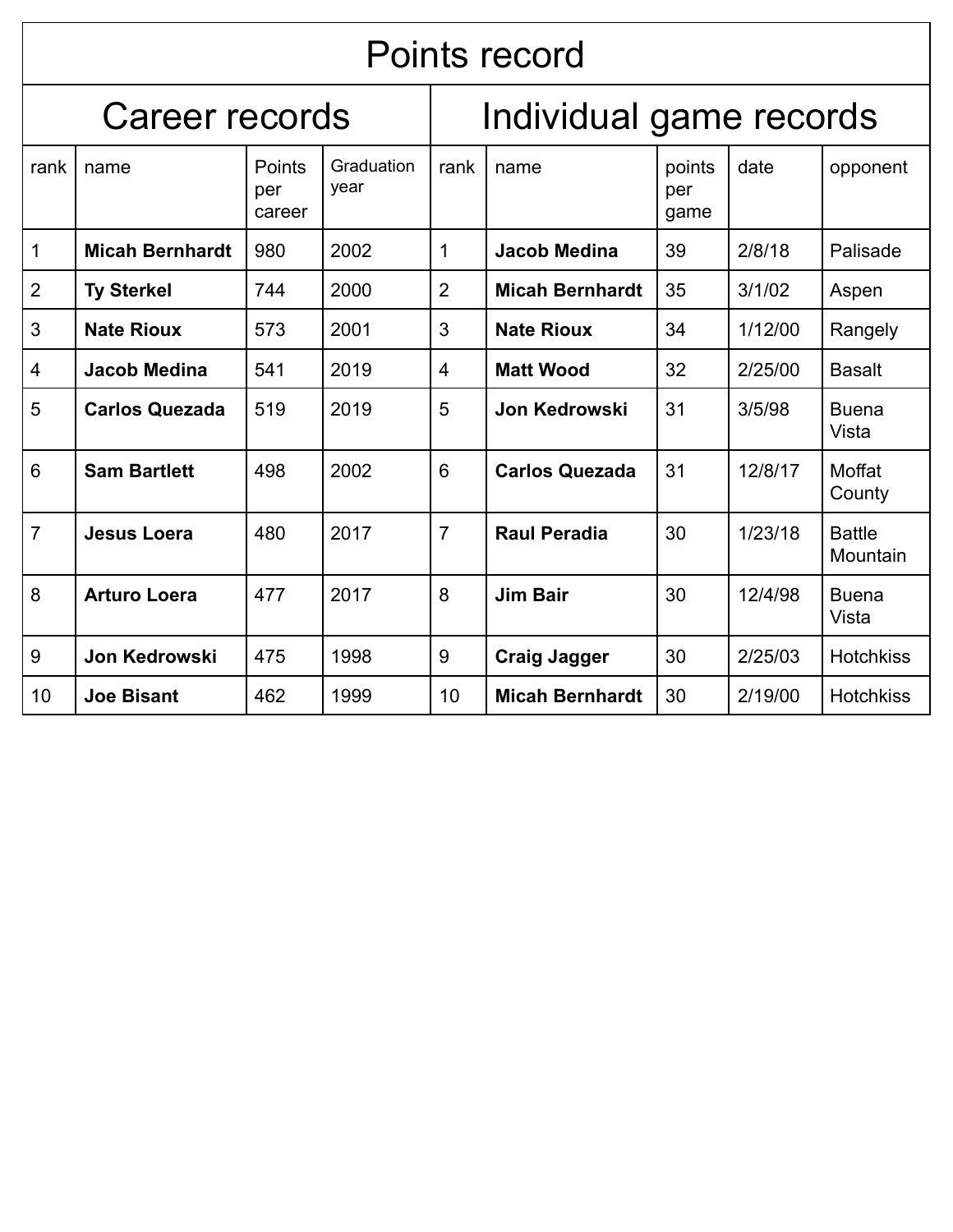| <b>Rebounds Record</b> |                                 |                               |                    |                |                                 |                      |          |                           |  |  |
|------------------------|---------------------------------|-------------------------------|--------------------|----------------|---------------------------------|----------------------|----------|---------------------------|--|--|
|                        | Career records                  |                               |                    |                | Individual game records         |                      |          |                           |  |  |
| rank                   | name                            | <b>Rebounds</b><br>per career | Graduation<br>year | rank           | name                            | Rebounds<br>per game | date     | opponent                  |  |  |
| $\mathbf{1}$           | <b>Tony</b><br><b>Hernandez</b> | 352                           | 2019               | 1              | <b>Garrett</b><br><b>Martin</b> | 16                   | 2/16/17  | <b>Battle</b><br>Mountain |  |  |
| $\overline{2}$         | <b>Dawson</b><br><b>Keller</b>  | 318                           | 2017               | 2              | <b>Tony</b><br><b>Hernandez</b> | 15                   | 1/17/19  | Summit                    |  |  |
| 3                      | <b>Jesse Moser</b>              | 285                           | 2019               | 3              | <b>Jesse Moser</b>              | 14                   | 1/23/18  | <b>Battle</b><br>Mountain |  |  |
| $\overline{4}$         | <b>Jesus Loera</b>              | 280                           | 2017               | $\overline{4}$ | <b>Dawson</b><br><b>Keller</b>  | 14                   | 1/8/16   | Summit                    |  |  |
| 5                      | <b>Garrett Martin</b>           | 229                           | 2017               | 5              | <b>Xaver</b><br><b>Johnson</b>  | 12                   | 1/9/18   | Summit                    |  |  |
| 6                      | <b>Xaver</b><br>Johnson         | 228                           | 2019               | 6              | <b>Jesus Loera</b>              | 12                   | 12/17/17 | Grand<br>Valley           |  |  |
| $\overline{7}$         | <b>Jim Bair</b>                 | 165                           | 1999               | $\overline{7}$ | <b>Carlos</b><br><b>Sanchez</b> | 12                   | 2/18/20  | <b>Rifle</b>              |  |  |
| 8                      | <b>Arturo Loera</b>             | 147                           | 2017               | 8              | <b>Matt Turner</b>              | 10                   | 12/5/17  | Vail<br>Christian         |  |  |
| 9                      | <b>Carlos</b><br><b>Sanchez</b> | 139                           | 2021               | 9              | Keegan<br>Garvey                | 10                   | 2/1/20   | Central                   |  |  |
| 10                     | <b>Carlos</b><br>Quezada        | 118                           | 2019               | 10             | <b>Eric Hasley</b>              | 10                   | 2/2/21   | <b>Battle</b><br>Mountain |  |  |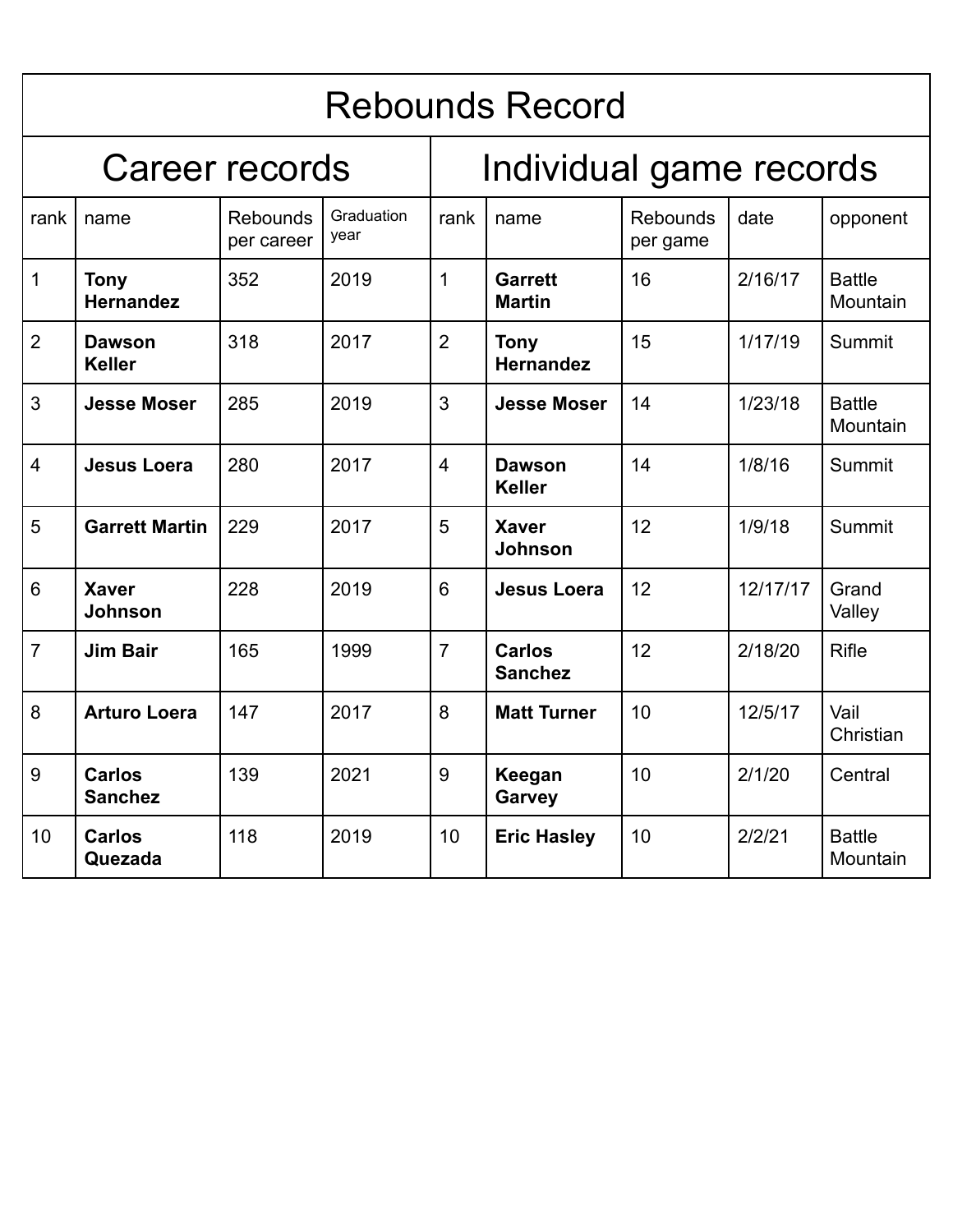| <b>Assist Record</b> |                                 |                              |                    |                 |                                 |                            |         |                         |  |  |
|----------------------|---------------------------------|------------------------------|--------------------|-----------------|---------------------------------|----------------------------|---------|-------------------------|--|--|
|                      | Career records                  |                              |                    |                 | Individual game records         |                            |         |                         |  |  |
| rank                 | name                            | <b>Assists</b><br>per career | Graduation<br>year | rank            | name                            | <b>Assists</b><br>per game | date    | opponent                |  |  |
| $\mathbf{1}$         | <b>Bob Pietrack</b>             | 702                          | 1999               | $\mathbf{1}$    | <b>Carlos</b><br>Quezada        | 8                          | 1/11/18 | <b>Rifle</b>            |  |  |
| $\overline{2}$       | <b>Arturo Loera</b>             | 172                          | 2017               | $\overline{2}$  | <b>Tony</b><br><b>Hernandez</b> | $\overline{7}$             | 12/2/17 | Lake<br>County          |  |  |
| 3                    | <b>Carlos</b><br><b>Sanchez</b> | 140                          | 2021               | 3               | <b>Branden</b><br><b>Vigil</b>  | $\overline{7}$             | 2/1/20  | Central                 |  |  |
| $\overline{4}$       | <b>Carlos</b><br>Quezada        | 132                          | 2019               | $\overline{4}$  | <b>Raul Peredia</b>             | $6\phantom{1}$             | 2/6/18  | <b>Rifle</b>            |  |  |
| 5                    | <b>Tony</b><br><b>Hernandez</b> | 113                          | 2019               | 5               | <b>Jesse Moser</b>              | 6                          | 12/2/17 | Crested<br><b>Butte</b> |  |  |
| 6                    | <b>Jesse Moser</b>              | 106                          | 2019               | $6\phantom{1}6$ | <b>Carlos</b><br><b>Sanchez</b> | 6                          | 2/3/20  | Grand<br>Junction       |  |  |
| $\overline{7}$       | <b>Chris Walls</b><br>Jr.       | 88                           | 2017               |                 | $>10$ tied at 5                 |                            |         |                         |  |  |
| 8                    | <b>Xaver</b><br><b>Johnson</b>  | 83                           | 2019               |                 |                                 |                            |         |                         |  |  |
| 9                    | <b>Jacob Medina</b>             | 79                           | 2019               |                 |                                 |                            |         |                         |  |  |
| 10                   | <b>Jimmy</b><br><b>Murphy</b>   | 74                           | 2017               |                 |                                 |                            |         |                         |  |  |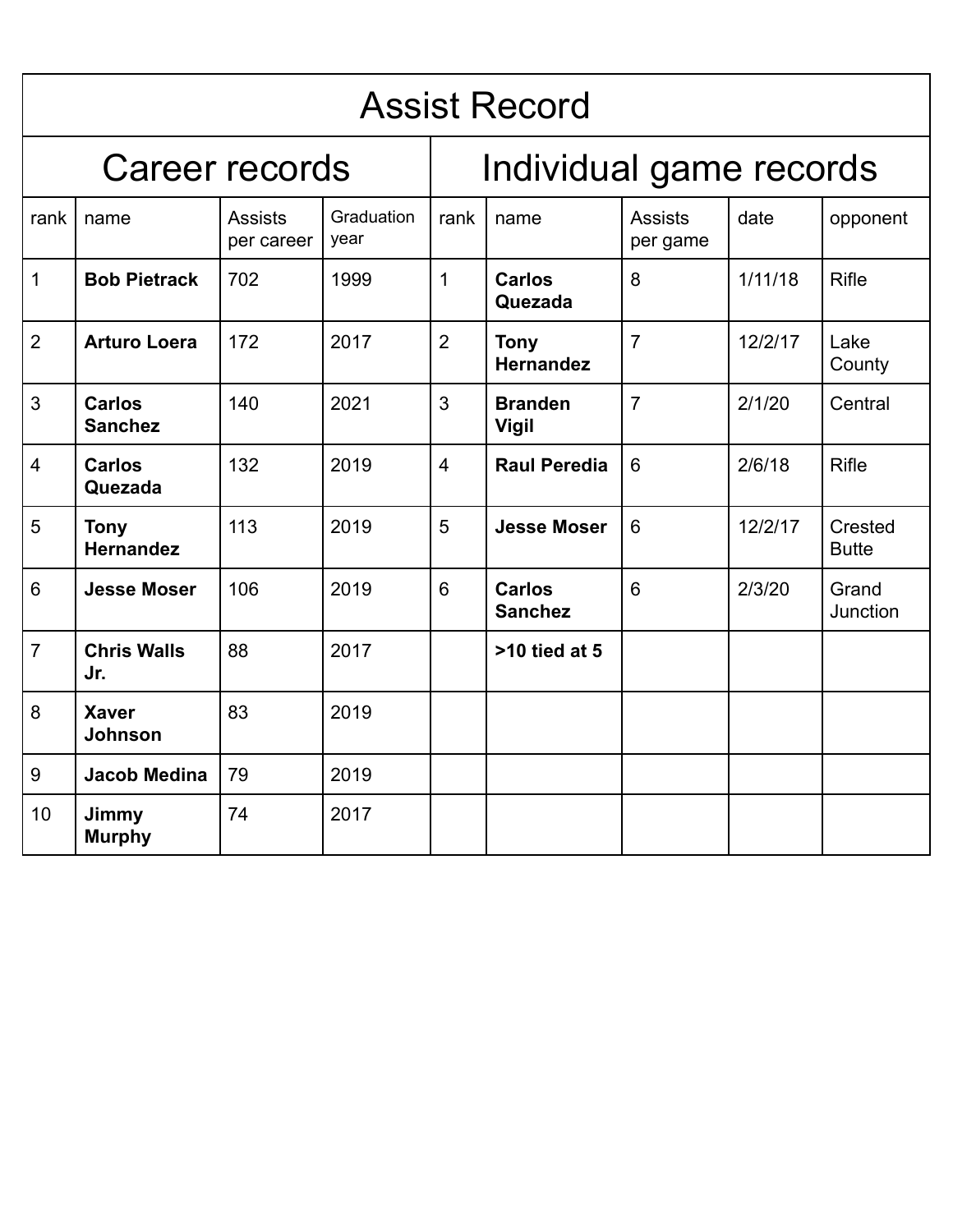| Varsity Basketball Weightlifting Record board*^ |              |        |                                     |                    |        |                                         |              |        |  |  |
|-------------------------------------------------|--------------|--------|-------------------------------------|--------------------|--------|-----------------------------------------|--------------|--------|--|--|
|                                                 | Squat        |        |                                     | <b>Power Clean</b> |        |                                         | Pacer        |        |  |  |
| <b>Name</b>                                     | Grad<br>year | weight | <b>Name</b>                         | Grad<br>year       | weight | <b>Name</b>                             | Grad<br>year | amount |  |  |
| <b>Gabe Tena</b>                                | 2019         | 445    | <b>Gabe Tena</b>                    | 2019               | 235    | <b>Bryan</b><br><b>Martinez</b>         | 2022         | 119    |  |  |
| <b>James</b><br><b>Erickson</b>                 | 2019         | 315    | <b>James</b><br><b>Erickson</b>     | 2019               | 225    | <b>Jesse</b><br><b>Moser</b>            | 2019         | 113    |  |  |
| Erich<br><b>Peterson</b>                        | 2022         | 275    | <b>Matt Turner</b>                  | 2020               | 185    | Keegan<br>Garvey                        | 2020         | 112    |  |  |
| Jesse<br><b>Moser</b>                           | 2019         | 255    | <b>Eric</b><br><b>Hasley</b>        | 2022               | 165    | <b>Eric</b><br><b>Hasley</b>            | 2022         | 104    |  |  |
| <b>Matt Turner</b>                              | 2020         | 250    | <b>Jesse</b><br><b>Moser</b>        | 2019               | 165    | <b>Hayden</b><br><b>Williams</b>        | 2019         | 103    |  |  |
| <b>Carlos</b><br><b>Sanchez</b>                 | 2021         | 250    | <b>Bryan</b><br><b>Martinez</b>     | 2022               | 165    | <b>Xaver</b><br><b>Johnson</b>          | 2019         | 100    |  |  |
| <b>Tony</b><br><b>Hernandez</b>                 | 2019         | 245    | <b>Tony</b><br><b>Hernandez</b>     | 2019               | 155    | <b>Nikko Von</b><br><b>Stralendorff</b> | 2023         | 100    |  |  |
| <b>Bryan</b><br><b>Martinez</b>                 | 2022         | 240    | <b>Branden</b><br><b>Villalobos</b> | 2023               | 147    | <b>Gunther</b><br><b>Soltvedt</b>       | 2023         | 97     |  |  |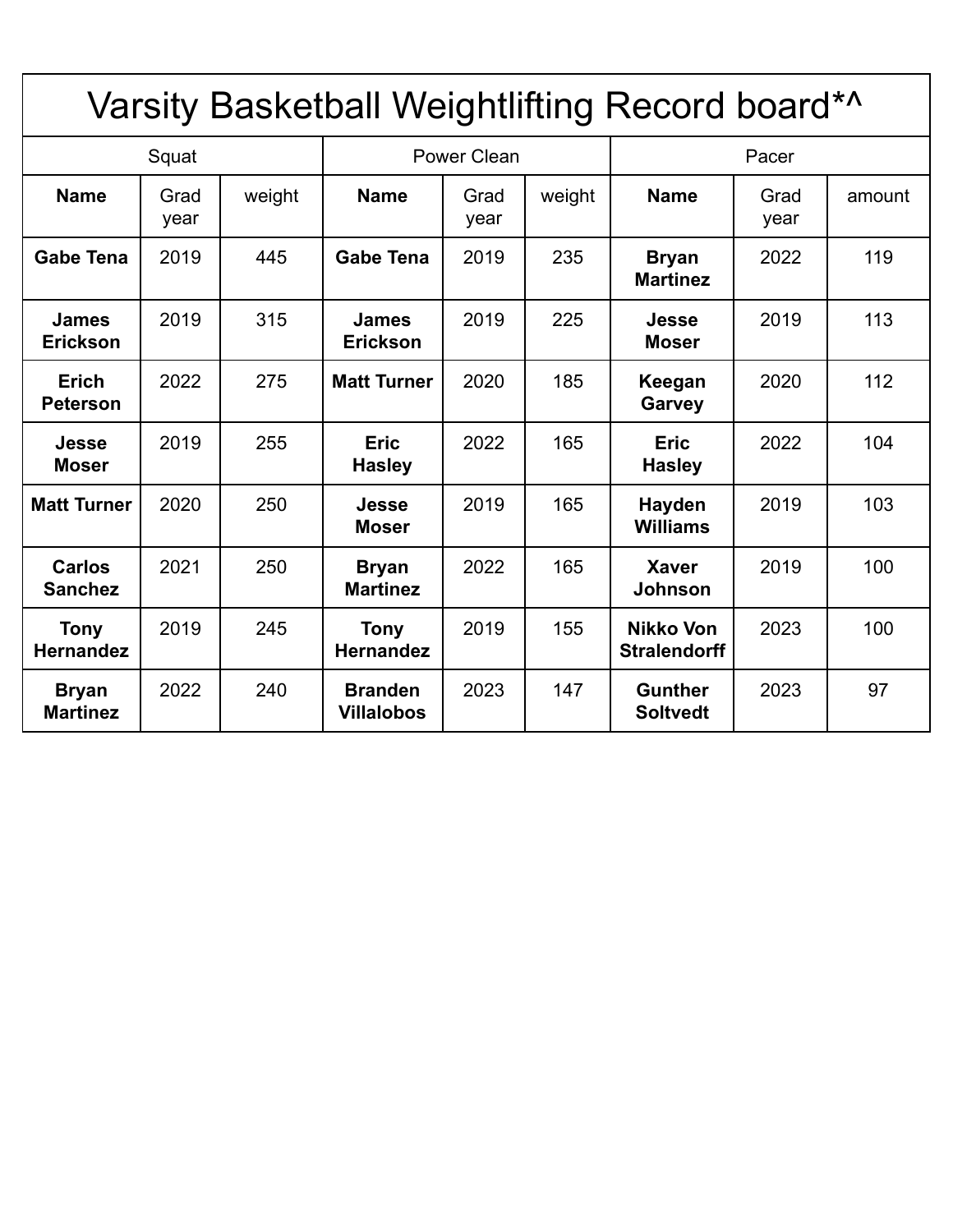| Varsity Basketball Weightlifting Record board*^ |                    |        |                                     |                 |        |  |  |  |  |
|-------------------------------------------------|--------------------|--------|-------------------------------------|-----------------|--------|--|--|--|--|
|                                                 | <b>Bench Press</b> |        |                                     | <b>Deadlift</b> |        |  |  |  |  |
| <b>Name</b>                                     | Grad year          | weight | <b>Name</b>                         | Grad year       | weight |  |  |  |  |
| <b>James</b><br><b>Erickson</b>                 | 2019               | 255    | <b>Gabe Tena</b>                    | 2019            | 415    |  |  |  |  |
| <b>Gabe Tena</b>                                | 2019               | 225    | <b>James</b><br><b>Erickson</b>     | 2019            | 385    |  |  |  |  |
| <b>Branden Vigil</b>                            | 2022               | 185    | <b>Branden</b><br><b>Villalobos</b> | 2023            | 315    |  |  |  |  |
| <b>Bryan Martinez</b>                           | 2022               | 180    | <b>Eric</b><br><b>Hasley</b>        | 2020            | 300    |  |  |  |  |
| <b>Eric</b><br><b>Hasley</b>                    | 2022               | 169    | <b>Branden Vigil</b>                | 2022            | 295    |  |  |  |  |
| <b>Branden</b><br><b>Villalobos</b>             | 2023               | 155    | <b>Bryan Martinez</b>               | 2022            | 295    |  |  |  |  |
| <b>Erich Petersen</b>                           | 2022               | 145    | <b>Julius</b><br><b>Petersen</b>    | 2021            | 275    |  |  |  |  |
| <b>Nikko Von</b><br><b>Stralendorff</b>         | 2023               | 145    | 2 tied at                           | 2022            | 225    |  |  |  |  |

\* must perform in front of Coach Brandt or in weights class ^weights records starting from 2018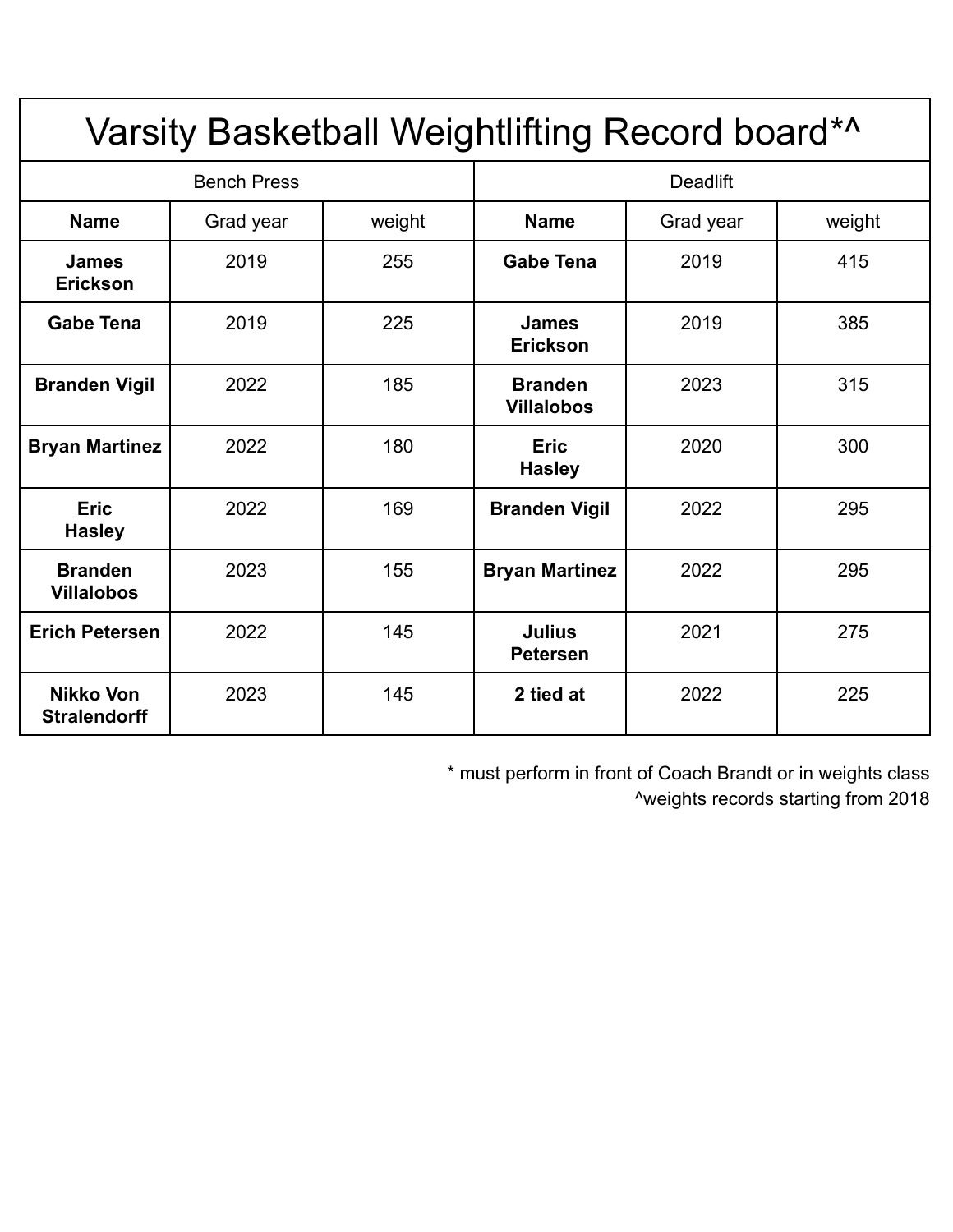# Fatigue Shooting drill

# Individual Season Median

# Individual round records

| rank           | name                                    | Median | season    | rank           | name                                    | # baskets | season  |
|----------------|-----------------------------------------|--------|-----------|----------------|-----------------------------------------|-----------|---------|
| $\mathbf{1}$   | <b>Keegan Garvey</b>                    | 28.5   | 2019-20   | 1              | <b>Jacob Medina</b>                     | 36        | 2018-19 |
| 2              | Jacob Medina                            | 25     | 2018-19   | $\overline{2}$ | <b>Keegan Garvey</b>                    | 35        | 2019-20 |
| 3              | <b>Matt Garvey</b>                      | 25     | 2019-20   | 3              | <b>Xaver Johnson</b>                    | 33        | 2018-19 |
| $\overline{4}$ | <b>Keegan Garvey</b>                    | 23     | 2018-19   | $\overline{4}$ | <b>Matt Garvey</b>                      | 33        | 2020-21 |
| 5              | <b>Nikko Von</b><br><b>Stralendorff</b> | 23     | 2020-2021 | 5              | <b>Bryan Martinez</b>                   | 32        | 2020-21 |
| $6\phantom{1}$ | <b>Carlos Quezada</b>                   | 21     | 2018-19   | $6\phantom{1}$ | <b>Carlos Sanchez</b>                   | 31        | 2020-21 |
| $\overline{7}$ | <b>Gunther Soltvedt</b>                 | 22.5   | 2020-2021 | $\overline{7}$ | <b>Gunther Soltvedt</b>                 | 30        | 2020-21 |
| 8              | 4 tied at 20                            |        |           | 8              | <b>Nikko Von</b><br><b>Stralendorff</b> | 29        | 2020-21 |
| 9              |                                         |        |           | 9              | <b>3 tied at 28</b>                     |           |         |
| 10             |                                         |        |           | 10             |                                         |           |         |